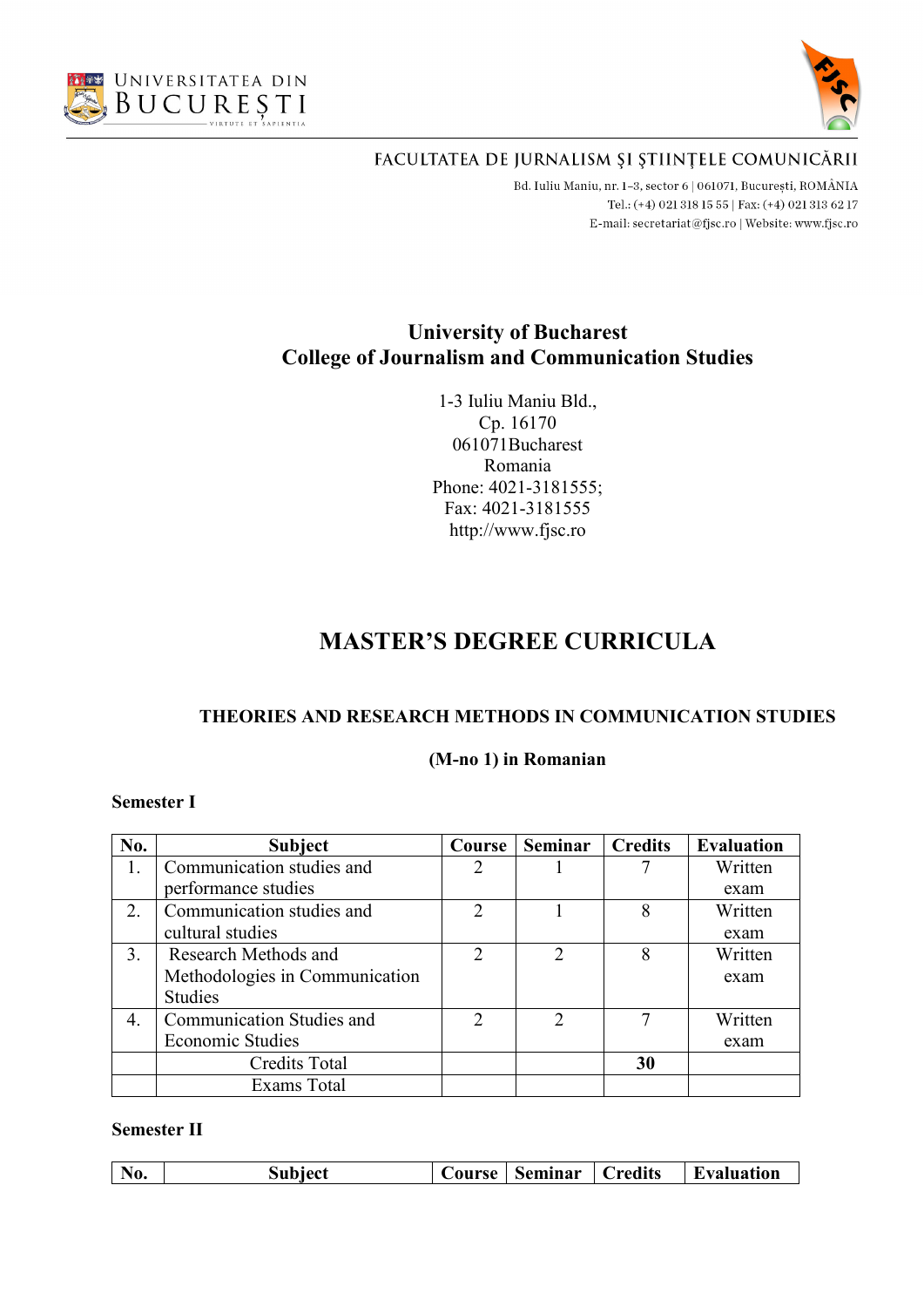



Bd. Iuliu Maniu, nr. 1-3, sector 6 | 061071, București, ROMÂNIA Tel.: (+4) 021 318 15 55 | Fax: (+4) 021 313 62 17 E-mail:  $\texttt{secretariat@f}$ isc.ro | Website: www.fjsc.ro

| <b>Communication Studies,</b> | $\mathcal{D}$ |    | Written |
|-------------------------------|---------------|----|---------|
| Sociology, Anthropology       |               |    | exam    |
| Communication studies and     | ∍             |    | Written |
| language sciences             |               |    | Exam    |
| Communication studies and     |               |    | Written |
| political sciences            |               |    | Exam    |
| Philosophy of Communication   | C             |    | Written |
|                               |               |    | Exam    |
| <b>Credits Total</b>          |               | 30 |         |
| Exams Total                   |               |    |         |

### **Semester III**

| No. | <b>Subject</b>                    | Course        | <b>Seminar</b> | <b>Credits</b> | <b>Evaluation</b> |
|-----|-----------------------------------|---------------|----------------|----------------|-------------------|
| 1.  | Mass Media and Cultural           |               |                |                | Oral              |
|     | Industries                        |               |                |                | evaluation        |
| 2.  | Research Projects on Text         |               | $\mathcal{P}$  |                | Oral              |
|     | Analysis                          |               |                |                | Evaluation        |
| 3.  | Marketing of Electoral            |               | $\mathcal{D}$  |                | Written           |
|     | Campaigns                         |               |                |                | Exam              |
| 4.  | <b>Public Relations Campaigns</b> | $\mathcal{D}$ | $\mathcal{D}$  | 8              | Written           |
|     |                                   |               |                |                | exam              |
|     | <b>Credits Total</b>              |               |                | 30             |                   |
|     | Exams Total                       |               |                |                |                   |

| No. | <b>Subject</b>               | Course                      | <b>Seminar</b> | <b>Credits</b> | <b>Evaluation</b> |
|-----|------------------------------|-----------------------------|----------------|----------------|-------------------|
|     | Cultural Journalism          | 2                           |                | 8              | Oral              |
|     |                              |                             |                |                | Evaluation        |
| 2.  | Principles of Effective      | $\mathcal{D}$               |                |                | Written           |
|     | Communication                |                             |                |                | Exam              |
| 3.  | <b>Advertising Campaigns</b> | $\mathcal{D}_{\mathcal{L}}$ | 2              |                | Written           |
|     |                              |                             |                |                | Exam              |
| 4.  | Internship (90 hours)        |                             |                | 8              | Oral              |
|     |                              |                             |                |                | Evaluation        |
|     | <b>Credits Total</b>         |                             |                | 30             |                   |
|     | Exams Total                  |                             |                |                |                   |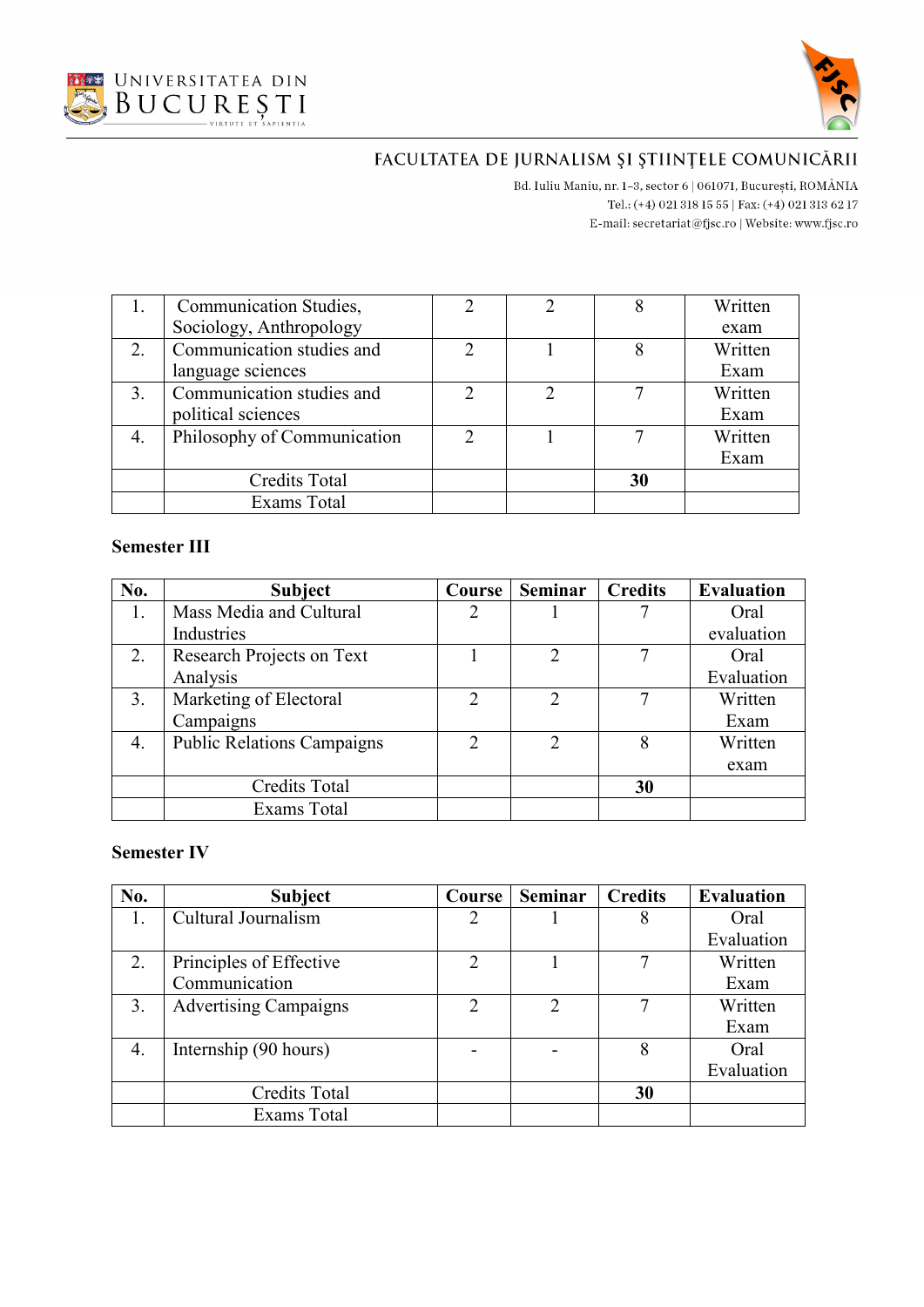



Bd. Iuliu Maniu, nr. 1-3, sector 6 | 061071, București, ROMÂNIA Tel.: (+4) 021 318 15 55 | Fax: (+4) 021 313 62 17 E-mail:  $\texttt{secretariat@f}$ isc.ro | Website: www.fjsc.ro

#### **MEDIA MANAGEMENT (M-no 2) in Romanian**

#### **Semester I**

| No. | <b>Subject</b>                 | Course         | <b>Seminar</b> | <b>Credits</b> | <b>Evaluation</b> |
|-----|--------------------------------|----------------|----------------|----------------|-------------------|
|     | General Management             |                |                | 8              | Written           |
|     |                                |                |                |                | Exam              |
| 2.  | Marketing in Mass media        |                | $\mathcal{D}$  |                | Continuous        |
|     |                                |                |                |                | Assessment        |
| 3.  | Leadership and Human Resources | $\mathcal{D}$  |                |                | Written           |
|     | Management                     |                |                |                | Exam              |
| 4.  | Project Management             | $\overline{2}$ |                | 8              | Continuous        |
|     |                                |                |                |                | Assessment        |
|     | <b>Credits Total</b>           |                |                | 30             |                   |
|     | Exams Total                    |                |                |                |                   |

## **Semester II**

| No.              | <b>Subject</b>       | Course                      | <b>Seminar</b> | <b>Credits</b> | <b>Evaluation</b> |
|------------------|----------------------|-----------------------------|----------------|----------------|-------------------|
| 1.               | Media Economics      | 2                           | 2              |                | Written           |
|                  |                      |                             |                |                | Exam              |
| 2.               | Public Law and Media | $\mathcal{D}_{\mathcal{L}}$ | $\mathfrak{D}$ |                | Written           |
|                  | Legislation          |                             |                |                | Exam              |
| $\overline{3}$ . | Marketing Online     | $\overline{2}$              |                | 8              | Continuous        |
|                  |                      |                             |                |                | Assessment        |
| 4.               | Media Culture        | 2                           |                | 8              | Continuous        |
|                  |                      |                             |                |                | Assessment        |
|                  | <b>Credits Total</b> |                             |                | 30             |                   |
|                  | Exams Total          |                             |                |                |                   |

#### **Semester III**

| No. | <b>Subject</b>               | Course | <b>Seminar</b> | <b>Credits</b> | <b>Evaluation</b> |
|-----|------------------------------|--------|----------------|----------------|-------------------|
|     | Media Institution Management |        |                |                | Written           |
|     |                              |        |                |                | Exam              |
| 2.  | Media Discourse              |        |                |                | Written           |
|     |                              |        |                |                | Exam              |
|     | <b>Television Production</b> |        |                |                | Continuous        |
|     |                              |        |                |                | Assessment        |
|     | Editorial Organization and   |        |                |                | Continuous        |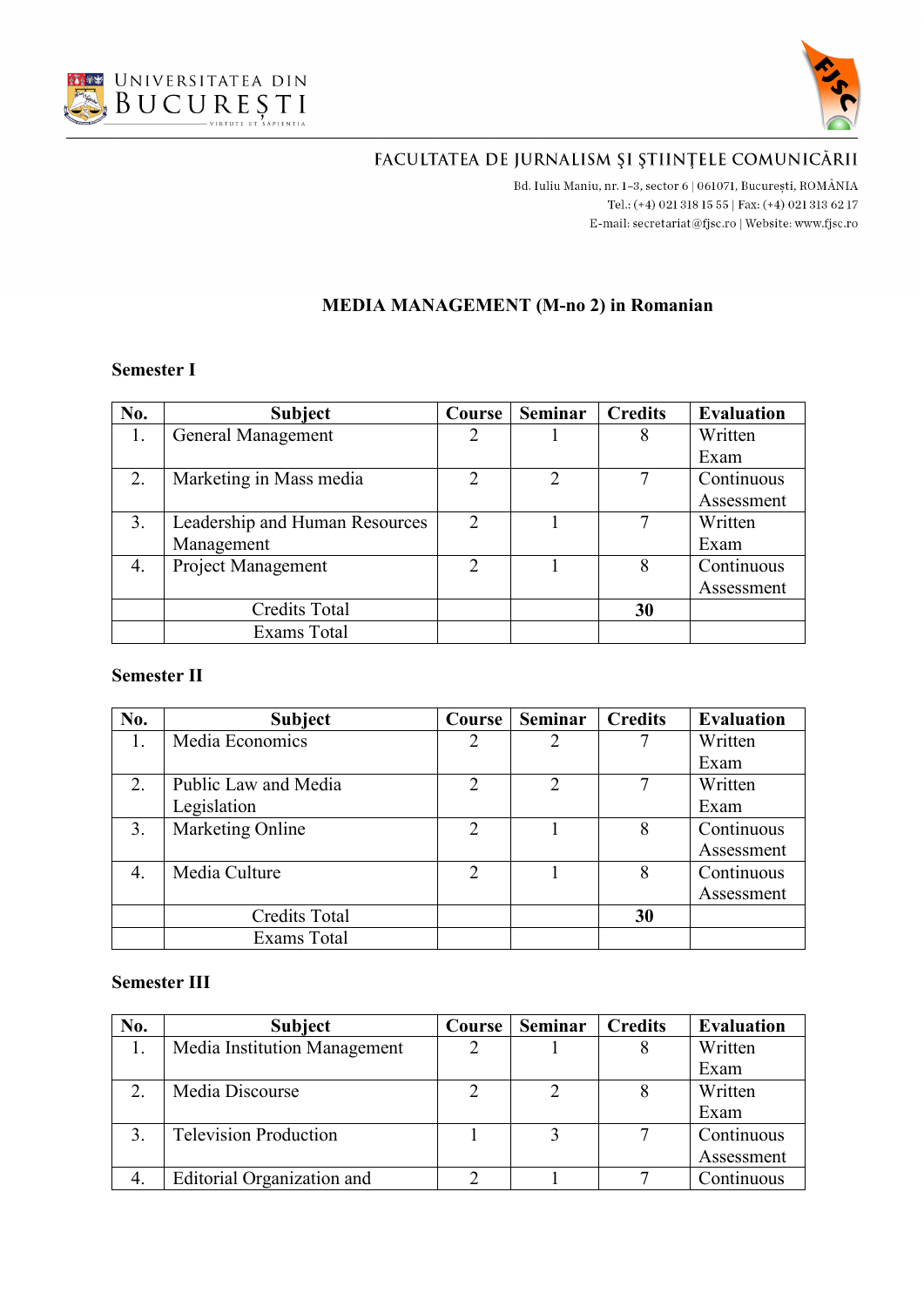



B<br/>d. Iuliu Maniu, nr. 1–3, sector 6 | 061071, București, ROMÂNIA Tel.: (+4) 021 318 15 55 | Fax: (+4) 021 313 62 17 E-mail:  $\texttt{secretariat@f}$ isc.ro | Website: www.fjsc.ro

| Strategies in the Media |  |    | Assessment |
|-------------------------|--|----|------------|
| Credits Total           |  | 30 |            |
| Exams Total             |  |    |            |

#### **Semester IV**

| No. | <b>Subject</b>                | Course        | <b>Seminar</b>              | <b>Credits</b> | <b>Evaluation</b> |
|-----|-------------------------------|---------------|-----------------------------|----------------|-------------------|
| 1.  | Management of Media           |               |                             | 8              | Written           |
|     | Companies                     |               |                             |                | Exam              |
| 2.  | Communication Strategies in   |               | $\mathcal{D}_{\mathcal{A}}$ |                | Written           |
|     | Media Organizations           |               |                             |                | Exam              |
| 3.  | Market research for launching |               | 3                           | 8              | Continuous        |
|     | media products                |               |                             |                | Assessment        |
| 4.  | Applied/Professional Projects | $\mathcal{D}$ |                             |                | Continuous        |
|     |                               |               |                             |                | Assessment        |
|     | <b>Credits Total</b>          |               |                             | 30             |                   |
|     | Exams Total                   |               |                             |                |                   |

## **MULTIMEDIA AND AUDIOVISUAL PRODUCTION (M-no 3) in Romanian**

## **Semester I**

| No. | <b>Subject</b>                  | Course         | <b>Seminar</b> | <b>Credits</b> | <b>Evaluation</b> |
|-----|---------------------------------|----------------|----------------|----------------|-------------------|
|     | Online Multimedia Production    |                |                |                | Oral Exam         |
| 2.  | Project Management              | $\mathfrak{D}$ |                | 8              | Continuous        |
|     |                                 |                |                |                | Assessment        |
| 3.  | Writing for Digital Media       |                | 3              |                | Written           |
|     |                                 |                |                |                | Exam              |
| 4.  | Conducting Research Projects on | $\mathcal{L}$  |                |                | Written           |
|     | Digital Media                   |                |                |                | Exam              |
|     | <b>Credits Total</b>            |                |                | 30             |                   |
|     | Exams Total                     |                |                |                |                   |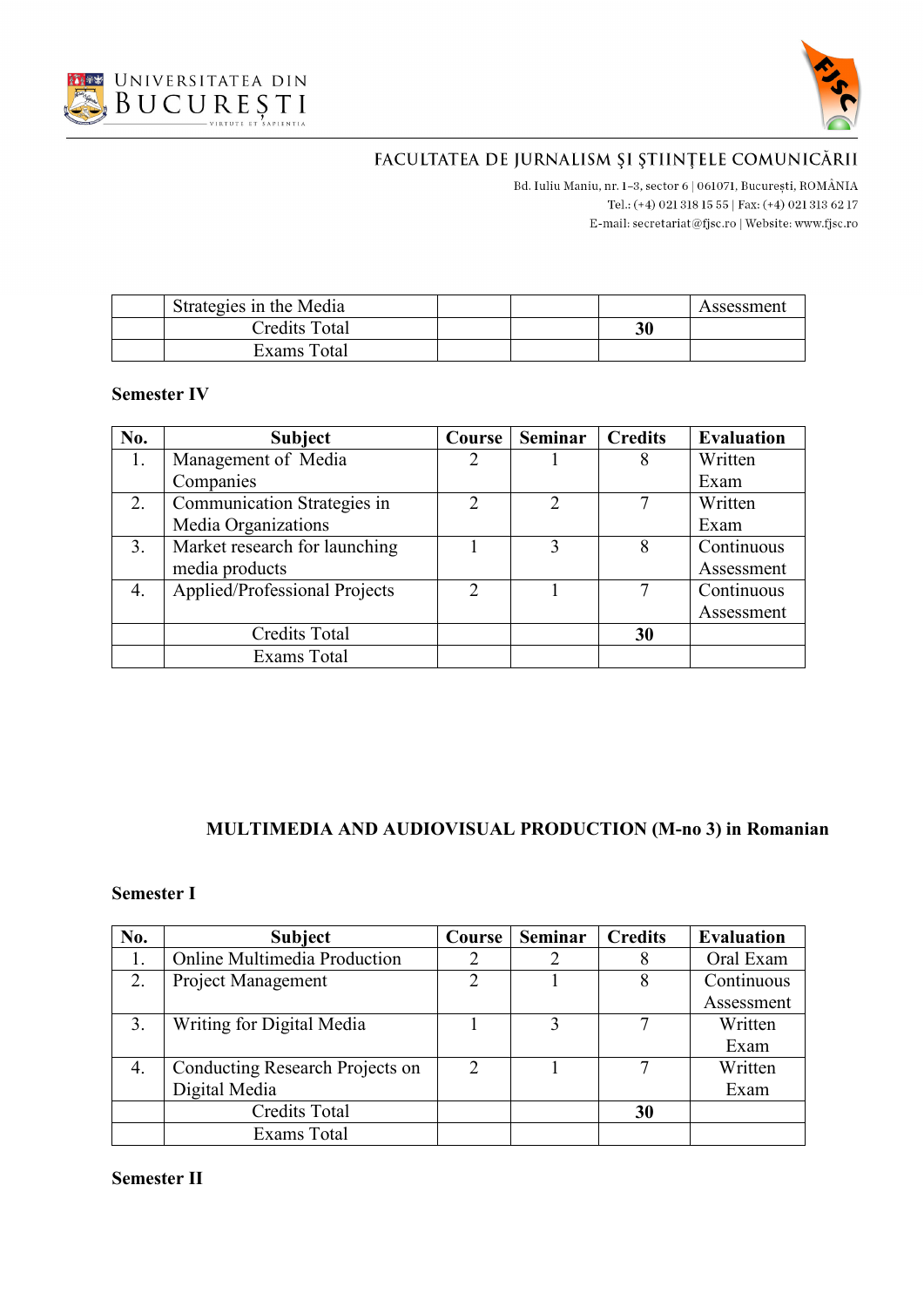



Bd. Iuliu Maniu, nr. 1-3, sector 6 | 061071, București, ROMÂNIA Tel.: (+4) 021 318 15 55 | Fax: (+4) 021 313 62 17 E-mail:  $\texttt{secretariat@f}$ isc.ro | Website: www.fjsc.ro

| No. | <b>Subject</b>            | Course        | <b>Seminar</b> | <b>Credits</b> | <b>Evaluation</b> |
|-----|---------------------------|---------------|----------------|----------------|-------------------|
| 1.  | Digital Image Production  |               |                | 8              | Continuous        |
|     |                           |               |                |                | Assessment        |
| 2.  | Multimedia Production for | $\mathcal{D}$ | $\mathcal{P}$  | 8              | Oral Exam         |
|     | Multiple Platforms        |               |                |                |                   |
| 3.  | Digital Video Production  | 0             | 3              |                | Continuous        |
|     |                           |               |                |                | Assessment        |
| 4.  | Digital Television        | $\mathcal{D}$ |                | 8              | Continuous        |
|     |                           |               |                |                | Assessment        |
|     | <b>Credits Total</b>      |               |                | 30             |                   |
|     | Exams Total               |               |                |                |                   |
|     |                           |               |                |                |                   |

#### **Semester III**

| No. | <b>Subject</b>              | Course | <b>Seminar</b>              | <b>Credits</b> | <b>Evaluation</b> |
|-----|-----------------------------|--------|-----------------------------|----------------|-------------------|
|     | Video Postproduction        |        | $\mathcal{D}_{\mathcal{L}}$ |                | Written           |
|     |                             |        |                             |                | Exam              |
| 2.  | Documentary Film Production | 2      | $\mathcal{D}_{\mathcal{L}}$ | 6              | Continuous        |
|     |                             |        |                             |                | Assessment        |
| 3.  | Digital Audio Production    |        | 2                           | 8              | Continuous        |
|     |                             |        |                             |                | Assessment        |
| 4.  | Internet Culture            |        | 3                           | 8              | Continuous        |
|     |                             |        |                             |                | Assessment        |
|     | <b>Credits Total</b>        |        |                             | 30             |                   |
|     | Exams Total                 |        |                             |                |                   |

| No. | <b>Subject</b>               | Course        | <b>Seminar</b> | <b>Credits</b> | <b>Evaluation</b> |
|-----|------------------------------|---------------|----------------|----------------|-------------------|
| 1.  | <b>Animated Compositions</b> |               |                |                | Written           |
|     |                              |               |                |                | Exam              |
| 2.  | Mediated Communication       | $\mathcal{D}$ |                |                | Written           |
|     |                              |               |                |                | Exam              |
| 3.  | Audiovisual and Multimedia   |               | 3              | 8              | Continuous        |
|     | Research or Applied Projects |               |                |                | Assessment        |
| 4.  | Internship (90hrs)           |               |                |                | Continuous        |
|     |                              |               |                |                | Assessment        |
|     | Credits Total                |               |                | 30             |                   |
|     | Exams Total                  |               |                |                |                   |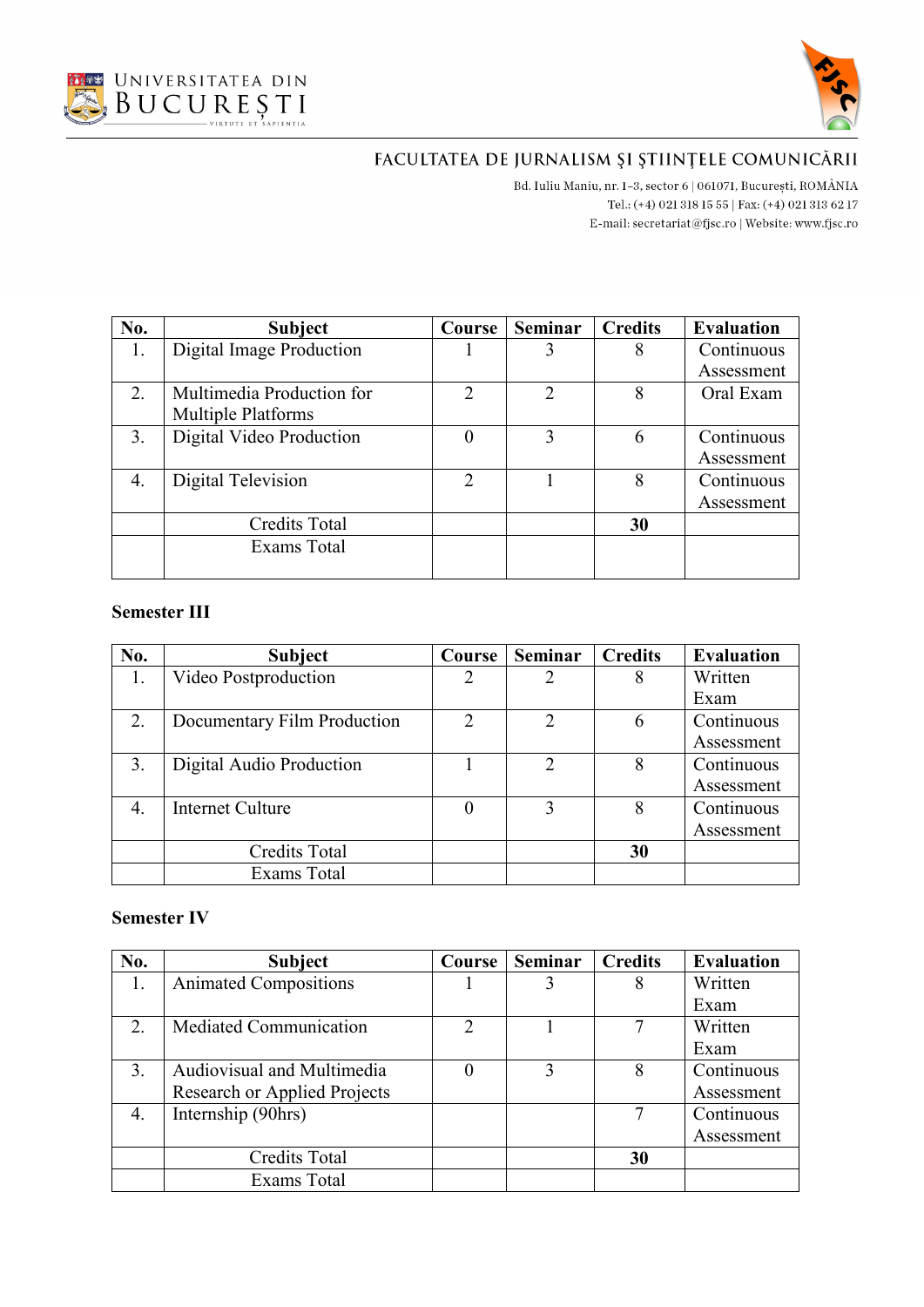



B<br/>d. Iuliu Maniu, nr. 1–3, sector 6 | 061071, București, ROMÂNIA Tel.: (+4) 021 318 15 55 | Fax: (+4) 021 313 62 17 E-mail: secretariat@fjsc.ro | Website: www.fjsc.ro

## **COMMUNICATION CAMPAIGNS IN PUBLIC RELATIONS AND ADVERTISING (M-no 4) in Romanian**

#### **Semester I**

| No. | <b>Subject</b>                 | Course        | <b>Seminar</b>              | <b>Credits</b> | <b>Evaluation</b> |
|-----|--------------------------------|---------------|-----------------------------|----------------|-------------------|
| 1.  | Introduction to advertising    |               | $\mathfrak{D}$              |                | Written           |
|     | creativity                     |               |                             |                | Exam              |
| 2.  | Myths and archetypes in public | $\mathcal{D}$ | 2                           | 8              | Written           |
|     | communication: techniques of   |               |                             |                | Exam              |
|     | symbolic persuasion            |               |                             |                |                   |
| 3.  | <b>Creative Writing</b>        |               | $\mathcal{D}$               | 8              | Written           |
|     |                                |               |                             |                | Exam              |
| 4.  | <b>Online Advertising</b>      | $\mathcal{L}$ | $\mathcal{D}_{\mathcal{L}}$ |                | Written           |
|     |                                |               |                             |                | Exam              |
|     | <b>Credits Total</b>           |               |                             | 30             |                   |
|     | Exams Total                    |               |                             |                |                   |

#### **Semester II**

| No. | <b>Subject</b>                        | Course        | <b>Seminar</b>        | <b>Credits</b> | <b>Evaluation</b> |
|-----|---------------------------------------|---------------|-----------------------|----------------|-------------------|
| 1.  | <b>Public Relations for Different</b> | 2             | $\mathcal{D}_{\cdot}$ | 8              | Written           |
|     | <b>Sectors</b>                        |               |                       |                | Exam              |
| 2.  | Strategic Planning in                 | 2             | 2                     | 8              | Written           |
|     | Communication                         |               |                       |                | Exam              |
| 3.  | <b>Media Relations</b>                | $\mathcal{P}$ |                       |                | Written           |
|     |                                       |               |                       |                | Exam              |
| 4.  | Media Planning                        |               | $\mathfrak{D}$        |                | Written           |
|     |                                       |               |                       |                | Exam              |
|     | <b>Credits Total</b>                  |               |                       | 30             |                   |
|     | Exams Total                           |               |                       |                |                   |

#### **Semester III**

| No. | Subject                           | Course | Seminar | Credits | <b>Evaluation</b> |
|-----|-----------------------------------|--------|---------|---------|-------------------|
|     | <b>Public Relations Campaigns</b> |        |         |         | Written           |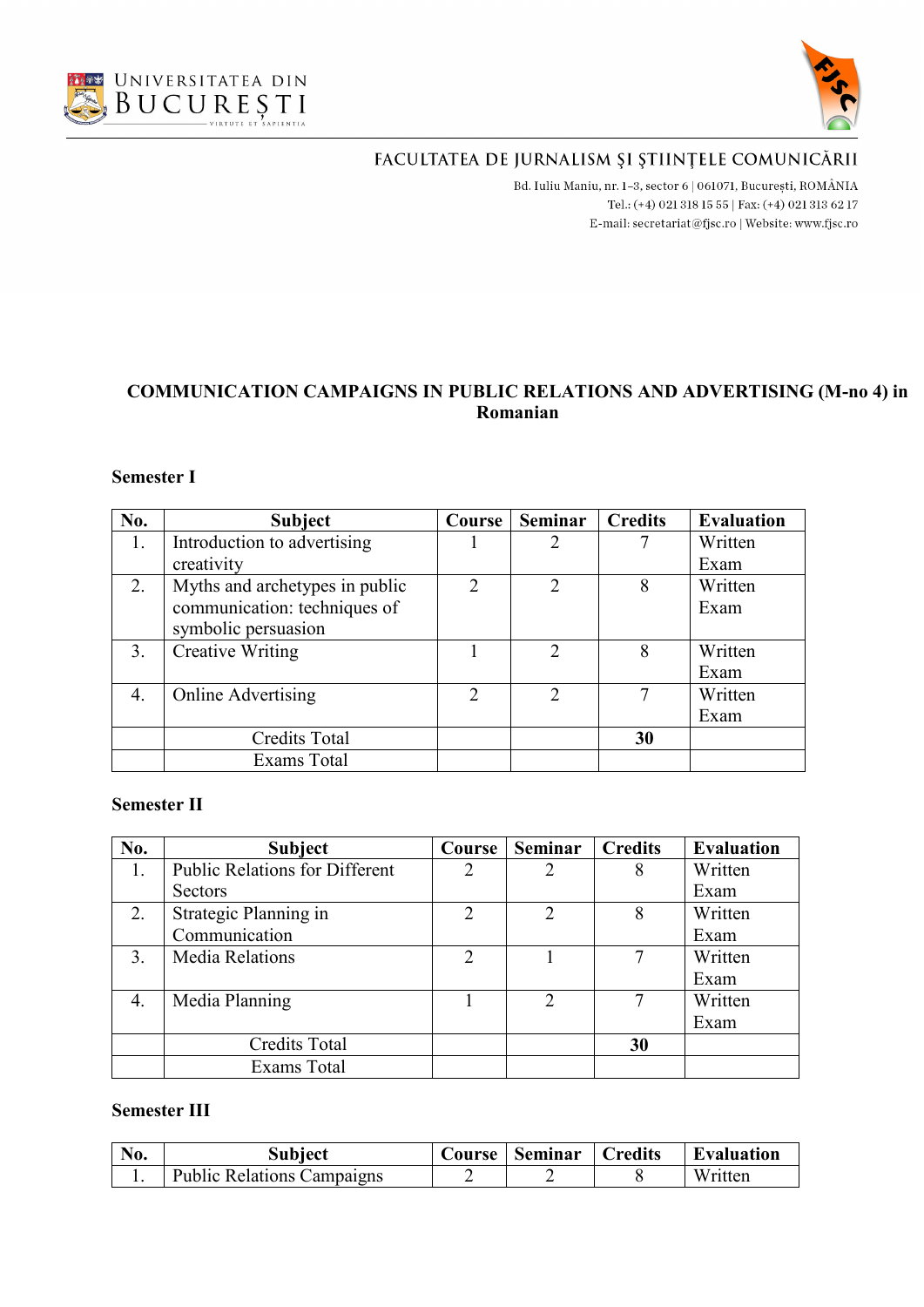



Bd. Iuliu Maniu, nr. 1-3, sector 6 | 061071, București, ROMÂNIA Tel.: (+4) 021 318 15 55 | Fax: (+4) 021 313 62 17 E-mail:  $\texttt{secretariat@f}$ isc.ro | Website: www.fjsc.ro

|                             |  |    | Exam      |
|-----------------------------|--|----|-----------|
| Research Projects in Public |  |    | Written   |
| Relations                   |  |    | Exam      |
| Crisis Communication        |  |    | Oral Exam |
| <b>Branding</b>             |  |    | Written   |
|                             |  |    | Exam      |
| <b>Credits Total</b>        |  | 30 |           |
| <b>Exams Total</b>          |  |    |           |

#### **Semester IV**

| Nr. | <b>Subject</b>               | Course                      | <b>Seminar</b>              | <b>Credits</b> | <b>Evaluation</b> |
|-----|------------------------------|-----------------------------|-----------------------------|----------------|-------------------|
| 1.  | Lobby and governmental       |                             |                             | 8              | Written           |
|     | organizations                |                             |                             |                | Exam              |
| 2.  | Public Communication         | $\mathcal{D}_{\mathcal{L}}$ |                             |                | Written           |
|     | Techniques                   |                             |                             |                | Exam              |
| 3.  | <b>Advertising Campaigns</b> |                             | $\mathcal{D}_{\mathcal{L}}$ |                | Oral Exam         |
| 4.  | Internship (Projects of      |                             |                             |                | Oral Exam         |
|     | <b>Advertising Campaign)</b> |                             |                             |                |                   |
|     | <b>Credits Total</b>         |                             |                             | 30             |                   |
|     | Exams Total                  |                             |                             |                |                   |

## **SPECIALIZED JOURNALISM (M-no 5) in Romanian**

| No.              | <b>Subject</b>           | Course                      | <b>Seminar</b> | <b>Credits</b> | <b>Evaluation</b> |
|------------------|--------------------------|-----------------------------|----------------|----------------|-------------------|
| 1.               | Sports Journalism        | 2                           |                |                | Written           |
|                  |                          |                             |                |                | Exam              |
| 2.               | <b>Televised Debates</b> | C                           |                | 8              | Written           |
|                  |                          |                             |                |                | Exam              |
| $\mathfrak{Z}$ . | Press Correspondent      | $\theta$                    | 3              |                | Continuous        |
|                  |                          |                             |                |                | Assessment        |
| 4.               | Live Broadcasting        | $\mathcal{D}_{\mathcal{L}}$ |                | 8              | Continuous        |
|                  |                          |                             |                |                | Assessment        |
|                  | <b>Credits Total</b>     |                             |                | 30             |                   |
|                  | Exams Total              |                             |                |                |                   |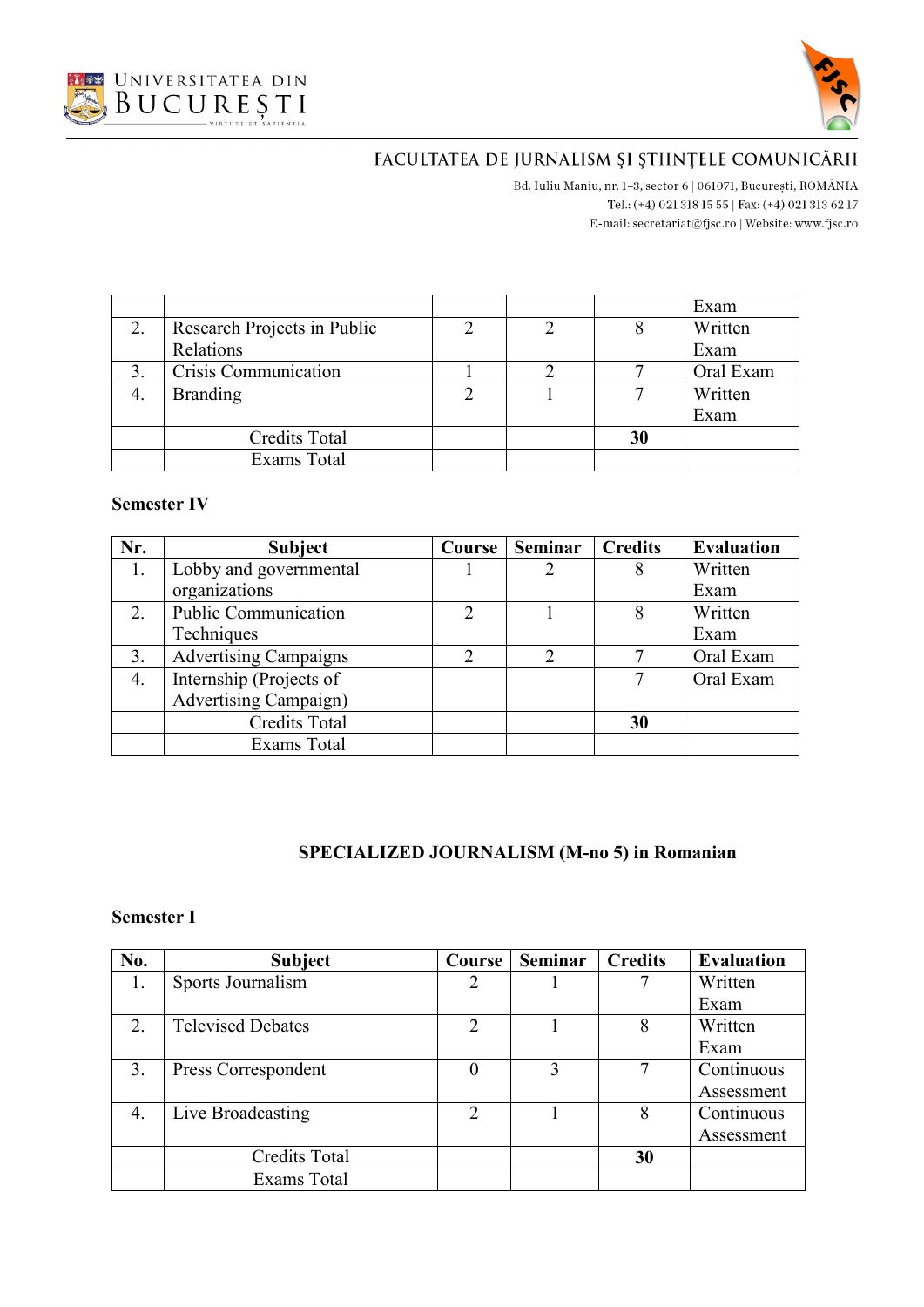



Bd. Iuliu Maniu, nr. 1-3, sector 6 | 061071, București, ROMÂNIA Tel.: (+4) 021 318 15 55 | Fax: (+4) 021 313 62 17 E-mail:  $\texttt{secretariat@f}$ isc.ro | Website: www.fjsc.ro

#### **Semester II**

| No. | <b>Subject</b>                  | Course         | Seminar        | <b>Credits</b> | <b>Evaluation</b> |
|-----|---------------------------------|----------------|----------------|----------------|-------------------|
| 1.  | Social Issues                   | $\overline{2}$ |                | 8              | Written           |
|     | Reporting/Journalism            |                |                |                | Exam              |
| 2.  | European Journalism             | $\overline{2}$ | 2              | 8              | Continuous        |
|     |                                 |                |                |                | Assessment        |
| 3.  | Concept & Design of Publication | 2              | $\overline{2}$ |                | Written           |
|     |                                 |                |                |                | Exam              |
| 4.  | Women's Journalism              | $\overline{2}$ | $\overline{2}$ |                | Written           |
|     |                                 |                |                |                | Exam              |
|     | <b>Credits Total</b>            |                |                | 30             |                   |
|     | Exams Total                     |                |                |                |                   |

## **Semester III**

| No. | <b>Subject</b>                 | Course        | Seminar       | <b>Credits</b> | <b>Evaluation</b> |
|-----|--------------------------------|---------------|---------------|----------------|-------------------|
|     | <b>Business Journalism</b>     |               |               |                | Written           |
|     |                                |               |               |                | Exam              |
|     | Sports Journalism              | $\mathcal{D}$ |               |                | Continuous        |
|     |                                |               |               |                | Assessment        |
| 3.  | Research Project on Journalism |               | $\mathcal{D}$ |                | Continuous        |
|     | and Communication              |               |               |                | Assessment        |
| 4.  | Media and Cultural Industries  |               |               |                | Oral Exam         |
|     | <b>Credits Total</b>           |               |               | 30             |                   |
|     | Exams Total                    |               |               |                |                   |

| No. | <b>Subject</b>                  | Course        | <b>Seminar</b>              | <b>Credits</b> | <b>Evaluation</b> |
|-----|---------------------------------|---------------|-----------------------------|----------------|-------------------|
| 1.  | Investigative Journalism        |               | 2                           |                | Continuous        |
|     |                                 |               |                             |                | Assessment        |
| 2.  | Journalism and Protection of    | 2             |                             | 8              | Written           |
|     | Disadvantaged Groups            |               |                             |                | Exam              |
| 3.  | <b>Cultural Reporting</b>       | $\mathcal{D}$ | $\mathcal{D}_{\mathcal{A}}$ | 8              | Written           |
|     |                                 |               |                             |                | Exam              |
| 4.  | Production Project (TV/radio    | $\mathcal{D}$ | $\mathcal{D}$               |                | Continuous        |
|     | broadcast, newspaper, magazine, |               |                             |                | Assessment        |
|     | website) in Specialized         |               |                             |                |                   |
|     | Journalism                      |               |                             |                |                   |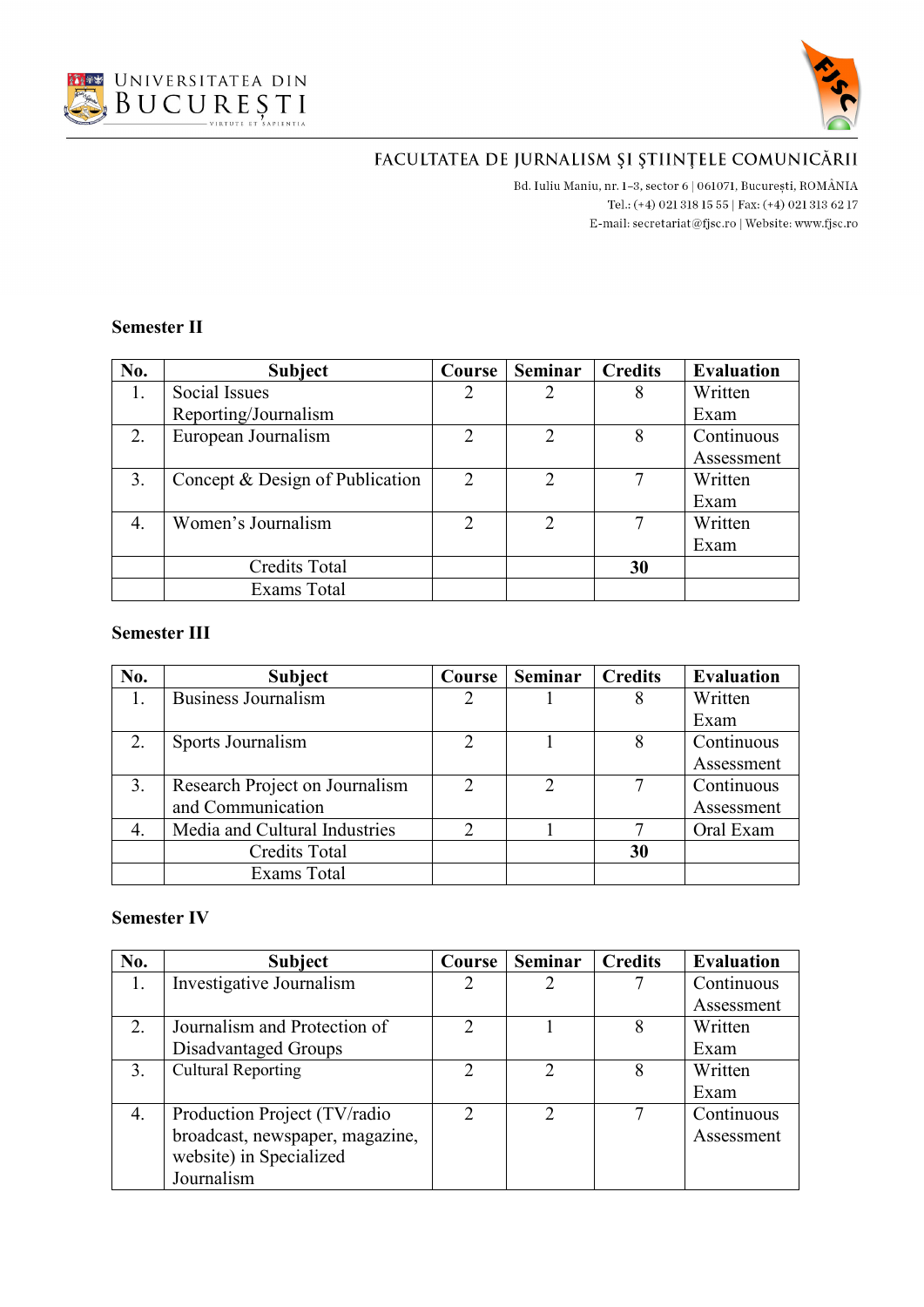



Bd. Iuliu Maniu, nr. 1-3, sector 6 | 061071, București, ROMÂNIA Tel.: (+4) 021 318 15 55 | Fax: (+4) 021 313 62 17 E-mail:  $\texttt{secretariat@f}$ isc.ro | Website: www.fjsc.ro

| $\rightarrow$<br>Ð<br>$\cap$ redits $\Box$<br>`otal |  | ኅ ሰ<br>ЭU |  |
|-----------------------------------------------------|--|-----------|--|
| Exams<br>otal                                       |  |           |  |

## **COMMUNICATION AND HUMAN RESOURCES (M- no 6) in Romanian**

#### **Semester I**

| No. | <b>Subject</b>                | Course        | <b>Seminar</b> | <b>Credits</b> | <b>Evaluation</b> |
|-----|-------------------------------|---------------|----------------|----------------|-------------------|
|     | <b>Branding</b>               |               |                |                | Written           |
|     |                               |               |                |                | Exam              |
| 2.  | Leadership and the Management |               |                |                | Written           |
|     | of Human Resources            |               |                |                | Exam              |
| 3.  | Personnel Recruitment and     |               |                |                | Written           |
|     | Selection                     |               |                |                | Exam              |
| 4.  | Communication Ethics in       | $\mathcal{D}$ |                | 8              | Written           |
|     | Organizations                 |               |                |                | Exam              |
|     | <b>Credits Total</b>          |               |                | 30             |                   |
|     | Exams Total                   |               |                |                |                   |

## **Semester II**

| No. | <b>Subject</b>                | Course        | <b>Seminar</b> | <b>Credits</b> | <b>Evaluation</b> |
|-----|-------------------------------|---------------|----------------|----------------|-------------------|
|     | Human Resources and Internet  |               | 2              |                | Continuous        |
|     |                               |               |                |                | Assessment        |
| 2.  | Entrepreneurial culture       |               |                | 8              | Written           |
|     |                               |               |                |                | Exam              |
| 3.  | Principles of Effective       |               | $\mathcal{L}$  |                | Written           |
|     | Communication                 |               |                |                | Exam              |
| 4.  | Psycho-sociology of Change in | $\mathcal{P}$ |                |                | Written           |
|     | Organizations                 |               |                |                | Exam              |
|     | <b>Credits Total</b>          |               |                | 30             |                   |
|     | <b>Exams Total</b>            |               |                |                | $3 ex. + 1 PE$    |

#### **Semester III**

| $N_0$<br><b>Predits</b><br>subject<br>H)<br><b>bvaluation</b><br>Seminar<br>ourse . |
|-------------------------------------------------------------------------------------|
|-------------------------------------------------------------------------------------|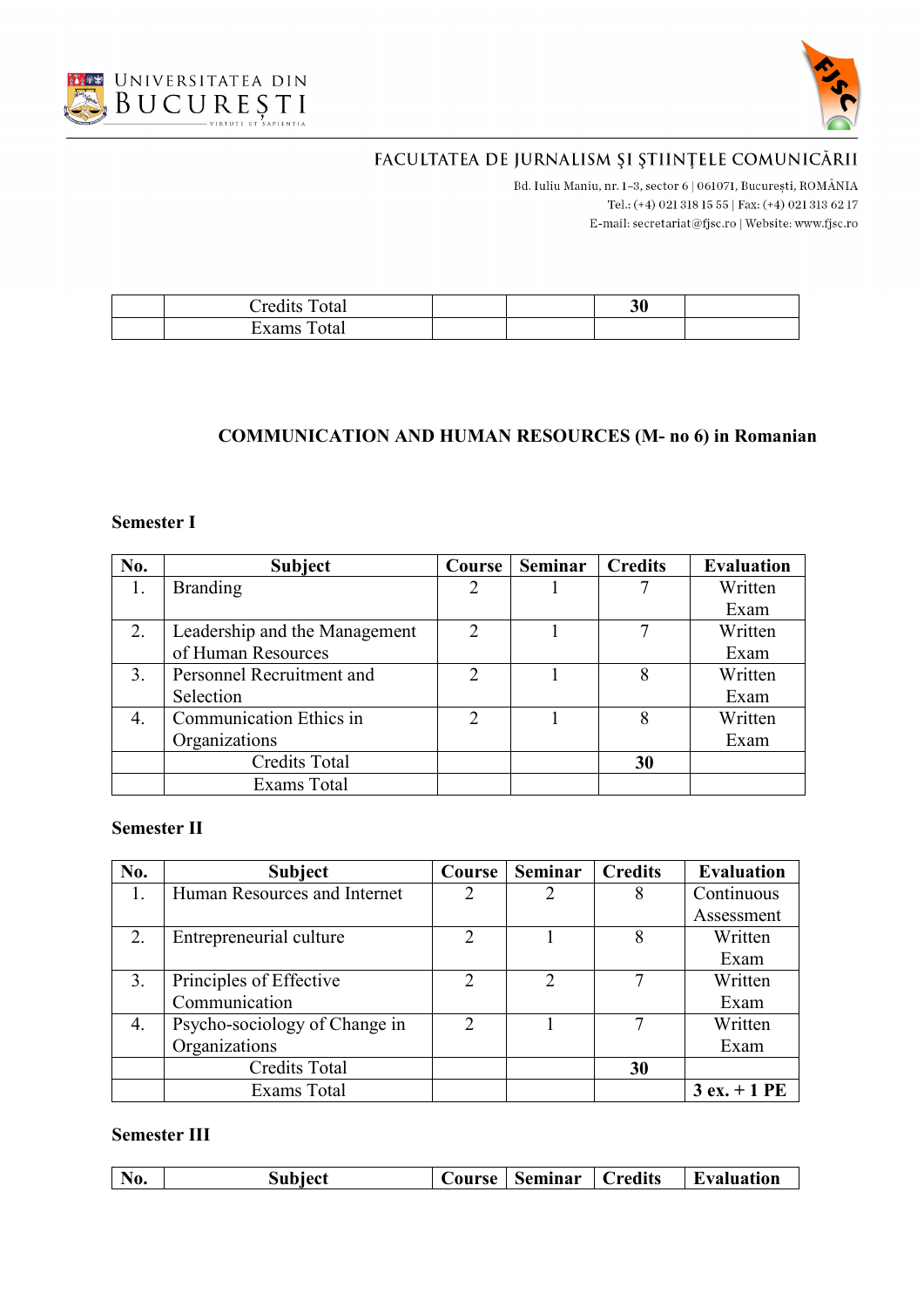



Bd. Iuliu Maniu, nr. 1-3, sector 6 | 061071, București, ROMÂNIA Tel.: (+4) 021 318 15 55 | Fax: (+4) 021 313 62 17 E-mail:  $\texttt{secretariat@f}$ isc.ro | Website: www.fjsc.ro

|                | Evaluation of Employee     | $\overline{2}$ |   |    | Written    |
|----------------|----------------------------|----------------|---|----|------------|
|                | Performance                |                |   |    | Exam       |
|                | Research Project           |                |   |    | Written    |
|                |                            |                |   |    | Exam       |
| $\mathfrak{Z}$ | Introduction to Labour Law | っ              | C | 6  | Continuous |
|                |                            |                |   |    | Assessment |
|                | Crisis Management in       | $\mathcal{D}$  |   |    | Continuous |
|                | Organizations              |                |   |    | Assessment |
|                | <b>Credits Total</b>       |                |   | 30 |            |
|                | <b>Exams Total</b>         |                |   |    |            |

#### **Semester IV**

| No. | <b>Subject</b>              | Course        | Seminar | <b>Credits</b> | <b>Evaluation</b> |
|-----|-----------------------------|---------------|---------|----------------|-------------------|
| 1.  | Internal Communication in   |               |         |                | Written           |
|     | Organizations               |               |         |                | Exam              |
| 2.  | Project Management in       | $\mathcal{D}$ |         |                | Written           |
|     | Organizations               |               |         |                | Exam              |
| 3.  | Negotiation and Conflict    |               |         |                | Continuous        |
|     | Resolution in Organizations |               |         |                | Assessment        |
| 4.  | Projects in Human Resources | $\mathcal{D}$ |         |                | Continuous        |
|     | Management                  |               |         |                | Assessment        |
|     | <b>Credits Total</b>        |               |         | 30             |                   |
|     | <b>Exams Total</b>          |               |         |                |                   |

## **POLITICAL JOURNALISM (M- no 7) in Romanian**

| No. | Subject                        | Course | <b>Seminar</b> | Credits | <b>Evaluation</b> |
|-----|--------------------------------|--------|----------------|---------|-------------------|
|     | Parties and Systems of         |        |                |         | Written           |
|     | Parties/Political Institutions |        |                |         | Exam              |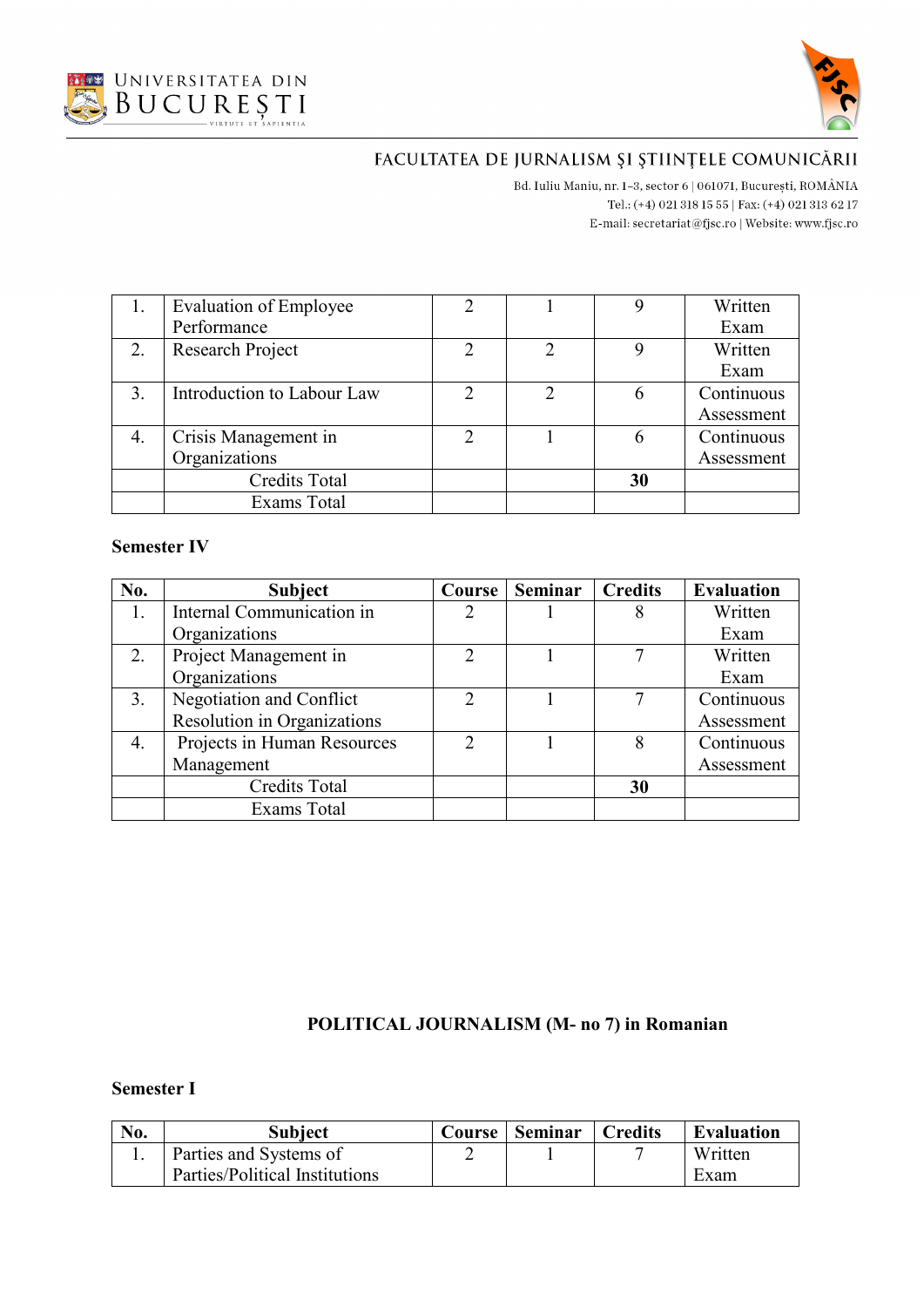



Bd. Iuliu Maniu, nr. 1-3, sector 6 | 061071, București, ROMÂNIA Tel.: (+4) 021 318 15 55 | Fax: (+4) 021 313 62 17 E-mail:  $\texttt{secretariat@f}$ isc.ro | Website: www.fjsc.ro

| Political Journalism    |  | Continuous |
|-------------------------|--|------------|
|                         |  | Assessment |
| Political Communication |  | Written    |
|                         |  | Exam       |
| Electoral Campaign and  |  | Written    |
| Television              |  | Exam       |
| <b>Credits Total</b>    |  |            |

#### **Semester II**

| Nr. | <b>Subject</b>               | Course        | Seminar        | <b>Credits</b> | <b>Evaluation</b> |
|-----|------------------------------|---------------|----------------|----------------|-------------------|
|     | Gender and Politics          |               |                |                | Written           |
|     |                              |               |                |                | Exam              |
| 2.  | Writing Techniques of Public |               | $\mathcal{D}$  |                | Written           |
|     | Discourse                    |               |                |                | Exam              |
| 3.  | Strategic Planning in        | $\mathcal{D}$ | $\overline{2}$ |                | Written           |
|     | Communication                |               |                |                | Exam              |
| 4.  | Professional Deontology and  | C             |                | 8              | Written           |
|     | Self-Regulation              |               |                |                | Exam              |
|     | <b>Credits Total</b>         |               |                | 30             |                   |

#### **Semester III**

| Nr. | <b>Subject</b>                  | Course | Seminar                     | <b>Credits</b> | <b>Evaluation</b> |
|-----|---------------------------------|--------|-----------------------------|----------------|-------------------|
| 1.  | Myths and archetypes in public  |        |                             |                | Written           |
|     | communication: techniques of    |        |                             |                | Exam              |
|     | symbolic persuasion             |        |                             |                |                   |
| 2.  | Research Projects in Journalism | ↑      |                             |                | Oral Exam         |
|     | and Communication               |        |                             |                |                   |
| 3.  | Marketing of Electoral          | C      | $\mathcal{D}_{\mathcal{L}}$ |                | Written           |
|     | Campaigns                       |        |                             |                | Exam              |
| 4.  | Crisis Communication            |        |                             |                | Oral Exam         |
|     | <b>Credits Total</b>            |        |                             | 30             |                   |

| No. | <b>Subject</b>              | <b>Course</b> | <b>Seminar</b> | <b>Credits</b> | <b>Evaluation</b> |
|-----|-----------------------------|---------------|----------------|----------------|-------------------|
|     | <b>Public Communication</b> |               |                |                | Written           |
|     | Techniques                  |               |                |                | Exam              |
|     | European Journalism         |               |                |                | Written           |
|     |                             |               |                |                | Exam              |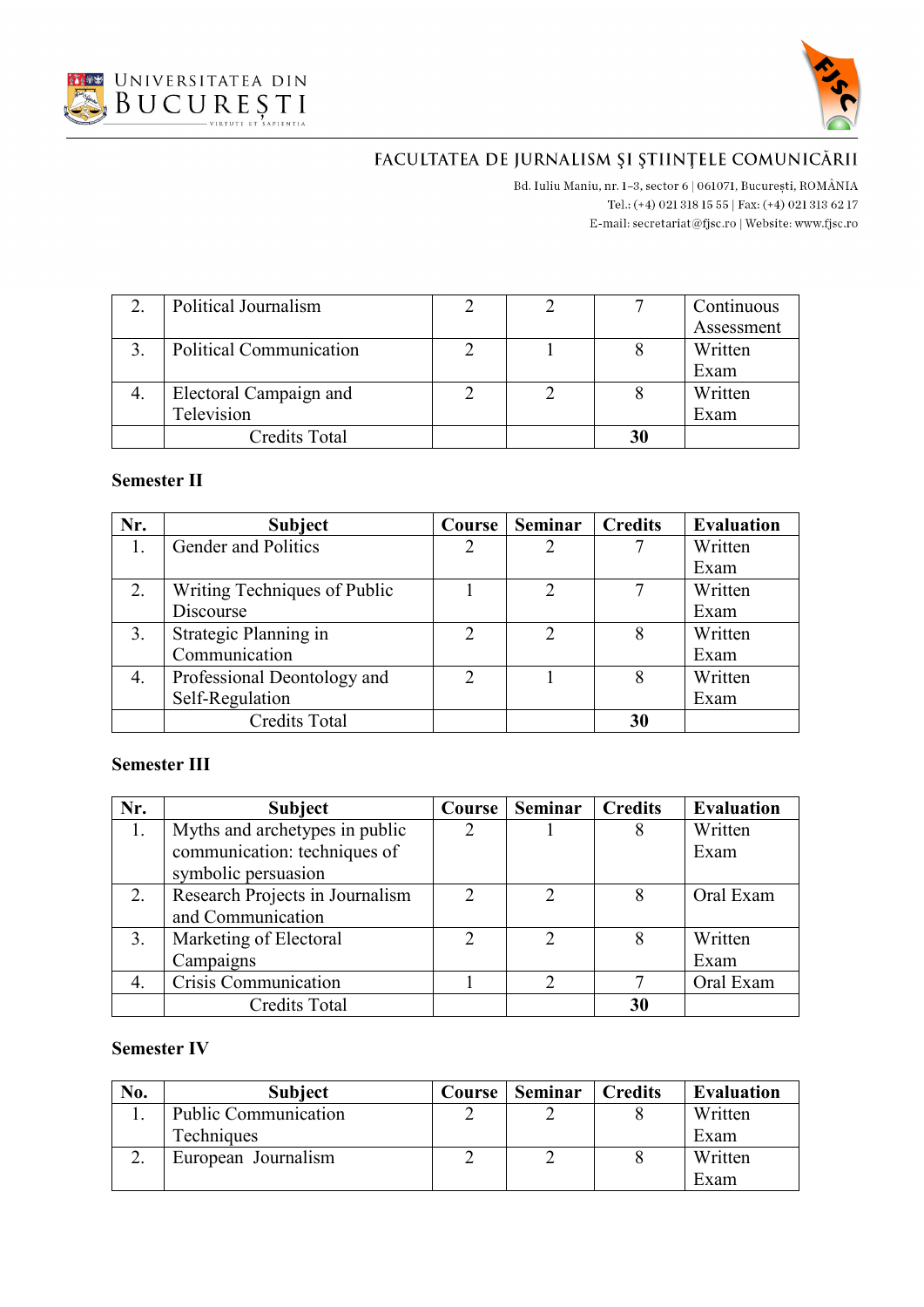



Bd. Iuliu Maniu, nr. 1-3, sector 6 | 061071, București, ROMÂNIA Tel.: (+4) 021 318 15 55 | Fax: (+4) 021 313 62 17 E-mail: secretariat@fjsc.ro | Website: www.fjsc.ro

| <b>Public Communication</b> |  |    | Written   |
|-----------------------------|--|----|-----------|
| Campaigns                   |  |    | Exam      |
| Political Leadership        |  |    | Oral Exam |
| Credits Total               |  | 30 |           |

# **MEDIA, DÉVELOPPEMENT, SOCIÉTÉ (M-no 8)**

## **MEDIA, DEVELOPMENT, SOCIETY (M-no 8) in French**

#### **Semestre I**

| No.                 | <b>Discipline</b>                       | Cours                    | Sémi-  | <b>Crédits</b> | <b>Evaluation</b> |
|---------------------|-----------------------------------------|--------------------------|--------|----------------|-------------------|
|                     |                                         |                          | naires |                |                   |
| 1.                  | Communication dans les organisations    | $\mathfrak{D}_{1}^{(1)}$ |        | 8              | Examen écrit      |
|                     | médias (communication numérique)        |                          |        |                |                   |
| 2.                  | Modernité et développement durable      |                          |        | 6              | Examen écrit      |
| 3.                  | La gestion des projets                  | ◠                        |        | 8              | Examen écrit      |
| 5.                  | Méthodes de recherche dans les sciences | 2                        |        | 8              | Examen écrit      |
|                     | de la communication                     |                          |        |                |                   |
| Crédits Total<br>30 |                                         |                          |        |                |                   |
|                     | <b>Exams Total</b>                      |                          |        |                | eх                |

## **Semestre II**

| No.       | <b>Discipline</b>                    | Cours | Sémi-  | Crédits | <b>Evaluation</b> |  |
|-----------|--------------------------------------|-------|--------|---------|-------------------|--|
|           |                                      |       | naires |         |                   |  |
| $\perp$ . | Journalisme et développement durable |       |        |         | Examen écrit      |  |
| 2.        | Journalisme civique                  |       |        |         | Examen écrit      |  |
| 3.        | Genre et médias                      |       |        | h       | Examen écrit      |  |
| 4.        | Communication politique              |       |        |         | Examen écrit      |  |
|           |                                      |       |        |         |                   |  |
|           | <b>Exams Total</b>                   |       |        |         |                   |  |

## **Semestre III**

| No.     | <b>Discipline</b>              | <b>Cours</b> | <sup>1</sup> Sémi-<br>naires | Crédits | <b>Evaluation</b> |
|---------|--------------------------------|--------------|------------------------------|---------|-------------------|
| $\cdot$ | Globalisation et communication |              |                              |         | Examen ecrit      |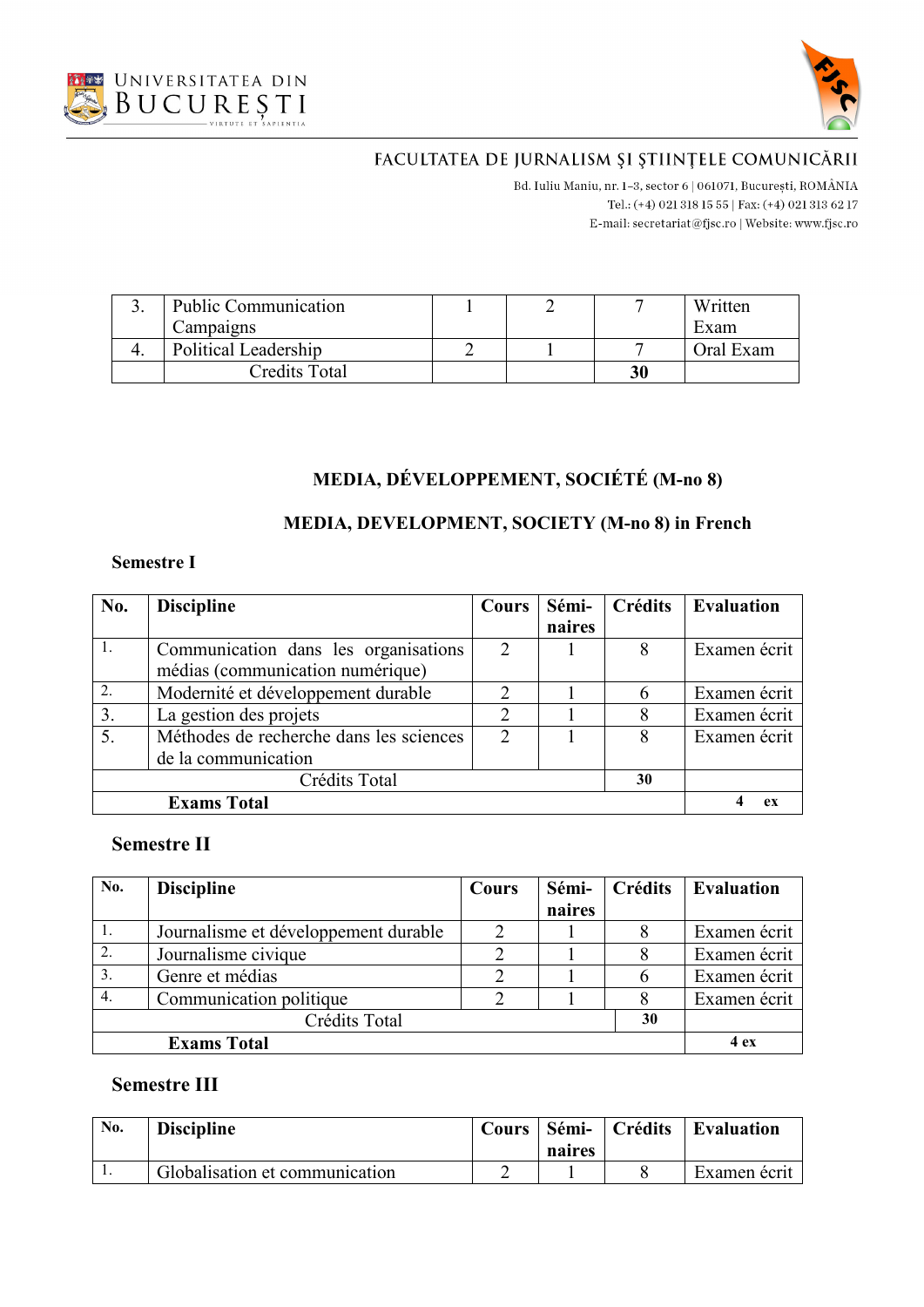



B<br/>d. Iuliu Maniu, nr. 1–3, sector 6 | 061071, București, ROMÂNIA Tel.: (+4) 021 318 15 55 | Fax: (+4) 021 313 62 17 E-mail: secretariat@fjsc.ro | Website: www.fjsc.ro

|    | Communication et développement        |                             |  | Examen écrit |
|----|---------------------------------------|-----------------------------|--|--------------|
|    | durable (ONG)                         |                             |  |              |
| 3. | Communication, ressources humaines et |                             |  | Examen écrit |
|    | leadership                            |                             |  |              |
|    | Nouvelles technologies et pratiques   | $\mathcal{D}_{\mathcal{L}}$ |  | Examen écrit |
|    | journalistiques                       |                             |  |              |
|    |                                       |                             |  |              |
|    | 4 ex                                  |                             |  |              |

#### **Semestre IV**

| No.                            | <b>Discipline</b>                           | <b>Cours</b>   | Sémi-  | <b>Crédits</b> | <b>Evaluation</b> |
|--------------------------------|---------------------------------------------|----------------|--------|----------------|-------------------|
|                                |                                             |                | naires |                |                   |
| 1.                             | Les industries culturelles et les nouvelles | $\overline{2}$ |        | 8              | Examen écrit      |
|                                | technologies                                |                |        |                |                   |
| 2.<br>Anthropologie des médias |                                             | $\overline{2}$ |        | 8              | Examen écrit      |
| $\overline{3}$ .               | Journalisme spécialisé                      | $\mathcal{D}$  |        |                | Evaluation        |
|                                |                                             |                |        |                | continue          |
| $\overline{4}$ .               | Conception et réalisation d'un projet de    | 2              |        | 7              | Evaluation        |
|                                | recherche ou d'une campagne<br>de           |                |        |                | continue          |
|                                | communication                               |                |        |                |                   |
|                                | Crédits Total                               |                |        | 30             |                   |
|                                | <b>Exams Total</b>                          |                |        |                | $2 ex + 2 ev$     |

# **MEDIA, COMUNICARE PUBLICĂ ŞI GLOBALIZARE/MEDIA PUBLIC**

## **COMMUNICATION AND GLOBALIZATION (M-no 9) in English**

| <b>Ist Year</b>   |  |
|-------------------|--|
| <b>Semester I</b> |  |

| No. |                             | Course | <b>Seminar</b> | <b>Credits</b> | <b>Evaluation</b> |
|-----|-----------------------------|--------|----------------|----------------|-------------------|
|     | <b>Subject</b>              |        |                |                |                   |
|     | Performance and Creative    |        |                |                | Exam              |
|     | Communication               |        |                |                |                   |
|     | Making a professional       |        |                |                | Exam              |
|     | newspaper in an emerging    |        |                |                |                   |
|     | economy                     |        |                |                |                   |
|     | <b>Communication Ethics</b> |        |                |                | Exam              |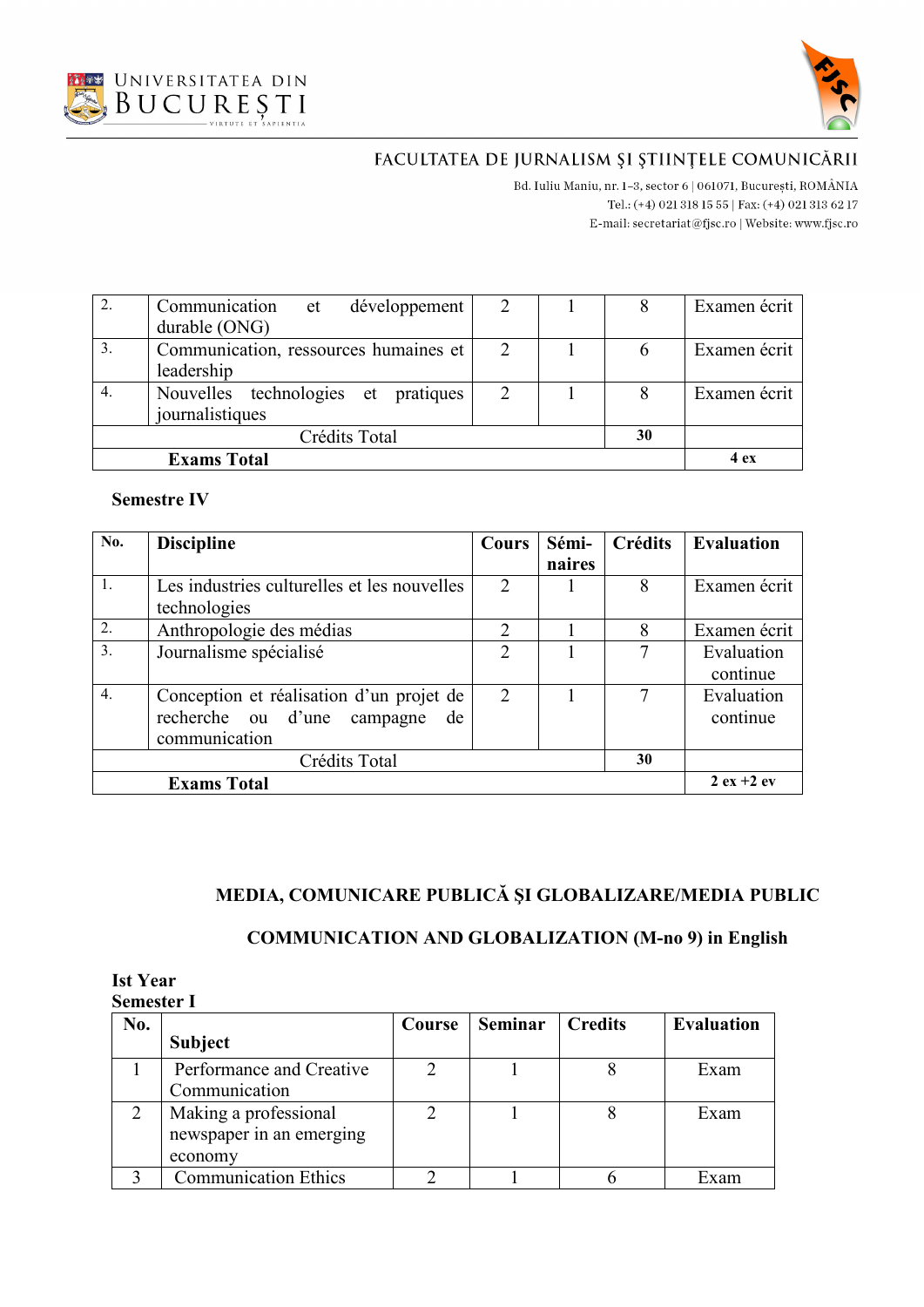



Bd. Iuliu Maniu, nr. 1-3, sector 6 | 061071, București, ROMÂNIA Tel.: (+4) 021 318 15 55 | Fax: (+4) 021 313 62 17 E-mail:  $\texttt{secretariat@f}$ isc.ro | Website: www.fjsc.ro

|                                  | Critical Media Studies |  |    | xam |
|----------------------------------|------------------------|--|----|-----|
| $\Delta$<br>cred <sub>1</sub> ts |                        |  | 30 |     |

#### **Semester II**

| No. |                                | Course                      | <b>Seminar</b> | <b>Credits</b> | <b>Evaluation</b> |
|-----|--------------------------------|-----------------------------|----------------|----------------|-------------------|
|     | <b>Subject</b>                 |                             |                |                |                   |
|     | Convergent Journalism          | $\mathcal{D}$               |                | 6              | Continuous        |
|     |                                |                             |                |                | Assessment        |
| 2   | <b>Effective Communication</b> | $\mathcal{D}_{\mathcal{L}}$ |                | 6              | Continuous        |
|     | <i>Issues</i>                  |                             |                |                | Assessment        |
| 3   | Qualitative Research in        | $\mathcal{D}_{\mathcal{L}}$ |                | 6              | Exam              |
|     | Communication                  |                             |                |                |                   |
| 4.  | New media and (New)            | $\mathcal{D}_{\mathcal{L}}$ |                | 6              | Exam              |
|     | <b>Political Communication</b> |                             |                |                |                   |
| 5   | Magazine Writing               | $\mathcal{D}$               |                | 6              | Continuous        |
|     |                                |                             |                |                | Assessment        |
|     | <b>TOTAL</b> credits           |                             |                | 30             |                   |

# **IInd Year**

## **Semester III**

| No.                      |                                    |                | Course Seminar Credits |    | <b>Evaluation</b> |
|--------------------------|------------------------------------|----------------|------------------------|----|-------------------|
|                          | Subject                            |                |                        |    |                   |
|                          | Global Communication and NT        | $\mathfrak{D}$ |                        | 6  | Exam              |
| 2                        | Gender and Politics                | 2              |                        | 6  | Exam              |
| 3                        | Formats of the Televised Electoral | $\overline{2}$ |                        | 6  | Exam              |
|                          | Debate                             |                |                        |    |                   |
| 4                        | Media Systems and Journalists      | $\mathcal{D}$  |                        | 6  | Exam              |
|                          | Culture in Central and Eastern     |                |                        |    |                   |
|                          | Europe                             |                |                        |    |                   |
| $\overline{\mathcal{L}}$ | Media/Communication Policies       | $\mathcal{D}$  |                        | 6  | Continuous        |
|                          |                                    |                |                        |    | Assessment        |
|                          | <b>TOTAL</b> credits               |                |                        | 30 |                   |

| No. |                      | Course | <b>Seminar   Credits</b> | Evaluation |
|-----|----------------------|--------|--------------------------|------------|
|     | <b>Subject</b>       |        |                          |            |
|     | Web Documentary $-$  |        |                          | Exam       |
|     | Narrative Structures |        |                          |            |